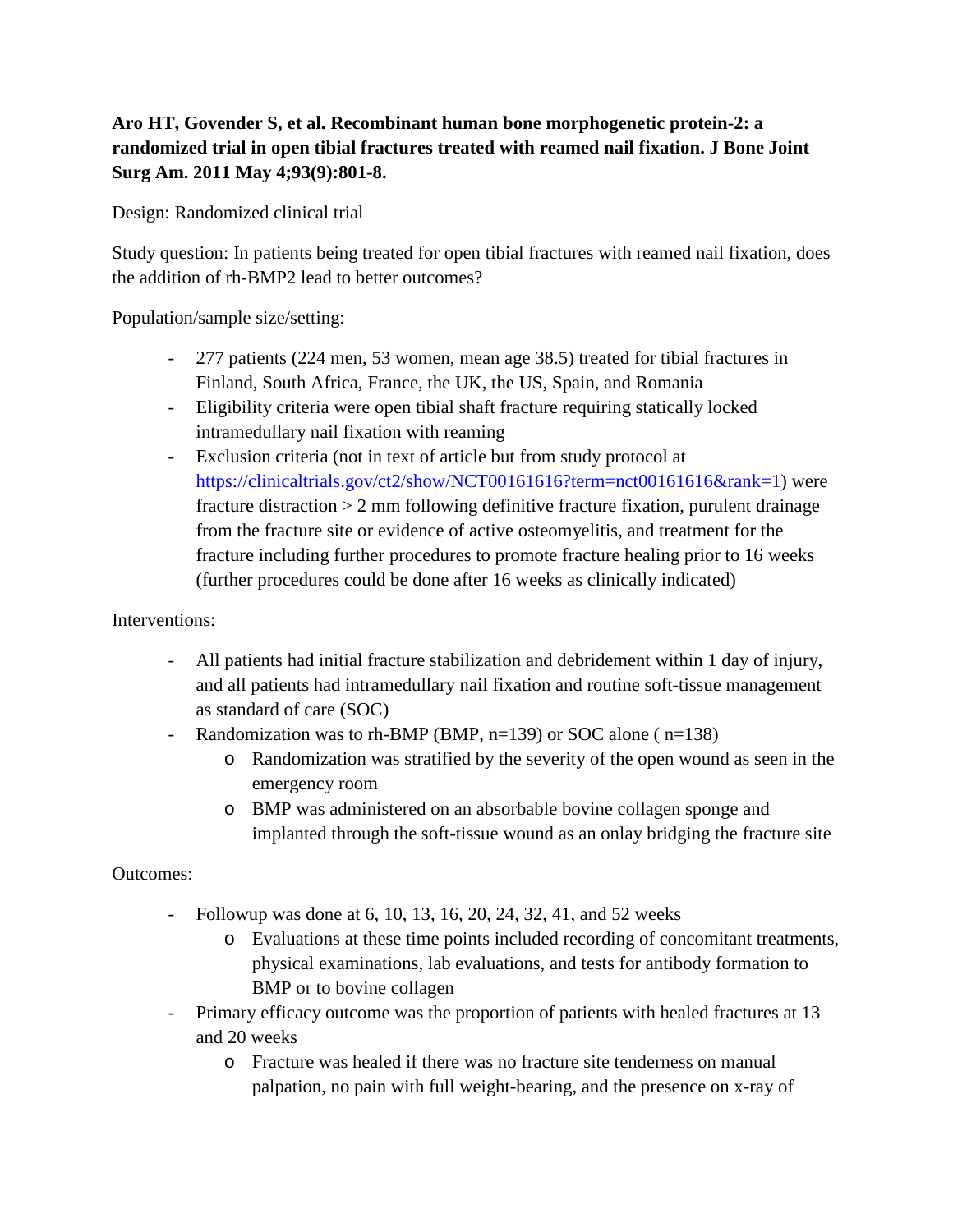bridging callus or the disappearance of the fracture lines, no hardware failure resulting in intra-medullary dynamization or dislocation, and no secondary procedure recommended or performed to promote fracture-healing

- The planned sample size was 300 patients, but enrollment was suspended after the enrollment of 277 patients because of an observed imbalance in infection rates between treatment groups
	- o There was a higher rate of adverse events requiring hospitalization (4 on the BMP group and none in the SOC group due to deep tissue infections)
	- o Superficial infections were equally common between groups (15 BMP and 12 SOC), but deep infections involving bone were more common overall in the BMP group (12 BMP, 3 SOC)
- At week 13, 60% of the BMP group fractures were healed as compared to 48% of the SOC group, but this was not quite statistically significant  $(p=0.0541)$
- At 20 weeks, there was no group difference on fracture healing (68% of the BMP group and 67% of the SOC group)
- The numbers of secondary procedures after 16 weeks was the same: 12% of the BMP group and 12% of the SOC group

Authors' conclusions:

- BMP in an absorbable collagen sponge did not significantly accelerate the healing of open tibial fractures treated with reamed intramedullary nail fixation
- An earlier study of BMP in open tibial fractures (Govender 2002) reported higher rates of reoperation and slower rates of fracture healing than the current study, but these may have been partly attributable to factors in study design
	- o Reoperation in the current study was not allowed until at least 16 weeks after injury
	- o The definition of fracture healing required only two cortices of the tibia rather than three as in the earlier study
	- o The earlier study had more fractures of Gustilo-Anderson Type IIIA and IIIB and fewer Type I fractures; more severe fractures have higher rates of reoperation than less severe fractures
- The reasons for the higher infection rates in the BMP group than in the SOC group are not clear
	- o There were fewer infections in the current study than in the 2002 study
	- o In the current study, the group difference in infection rates appeared to come from the fractures of Gustilo-Anderson Type I, and may be due to the surgical procedures required to implant the collagen sponge, which could compress soft tissue and thereby compromise the blood supply to the area
- The study was single blind due to the impossibility of blinding the investigators to the study group